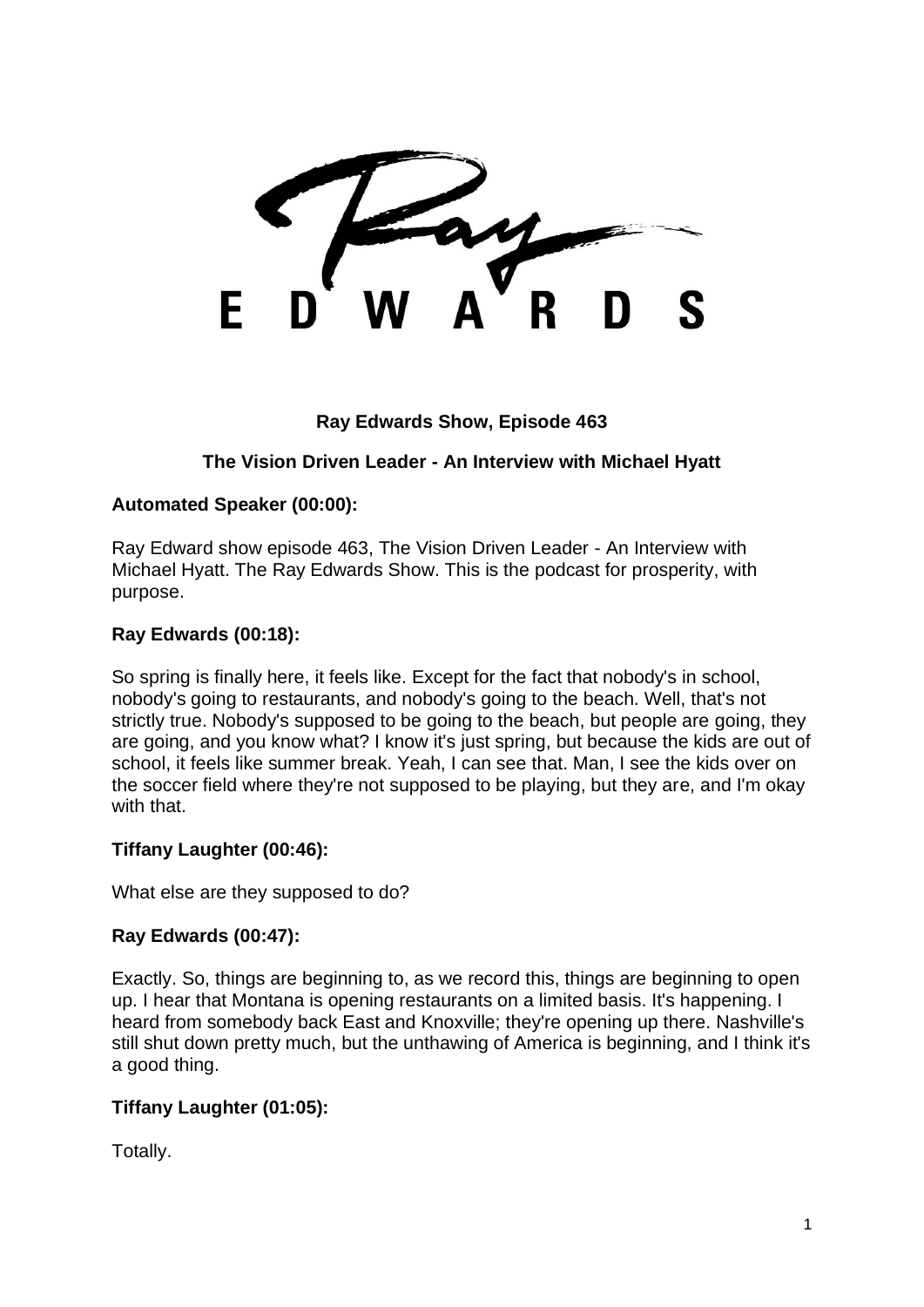# **Ray Edwards (01:05):**

And we don't have to, don't send us hate mail and argue it, or do maybe we'll be in a cantankerous mood, and we'll argue with you. Who knows?

## **Tiffany Laughter (01:15):**

Aren't you always?

## **Ray Edwards (01:16):**

That seems like it's the truth. Somebody I have a difficult time arguing with is Michael Hyatt.

## **Tiffany Laughter (01:21):**

Have you ever gotten into an argument with Michael Hyatt?

## **Ray Edwards (01:23):**

I'm trying to think if we ever had a disagreement, we have disagreed over things, but we disagree agreeably.

## **Tiffany Laughter (01:28):**

Well, I can imagine that being the case with him.

## **Ray Edwards (01:30):**

Yeah, because that's how he is. He's got this new book out called The Vision Driven Leader.

## **Tiffany Laughter (01:37):**

I've heard a lot about this book.

## **Ray Edwards (01:38):**

And it's made a big difference for us already. It's making a big difference for other people. I mean like Amy, Porterfield's raving about it. Pat. Flynn's raving about it. It's a really good book. And today, we have the privilege of having Michael on the show.

## **Ray Edwards (01:51):**

Michael, I'm so excited. I've been looking forward to talking to you for, I'm always looking forward to talking to you, but since this crisis began, you've been busy, I've been busy, and I've so wanted to just talk with you. Then you had this book that you had written and planned to publish, and I feel like the timing of the release of division driven leader was almost divinely orchestrated. I feel like this is the time for this book.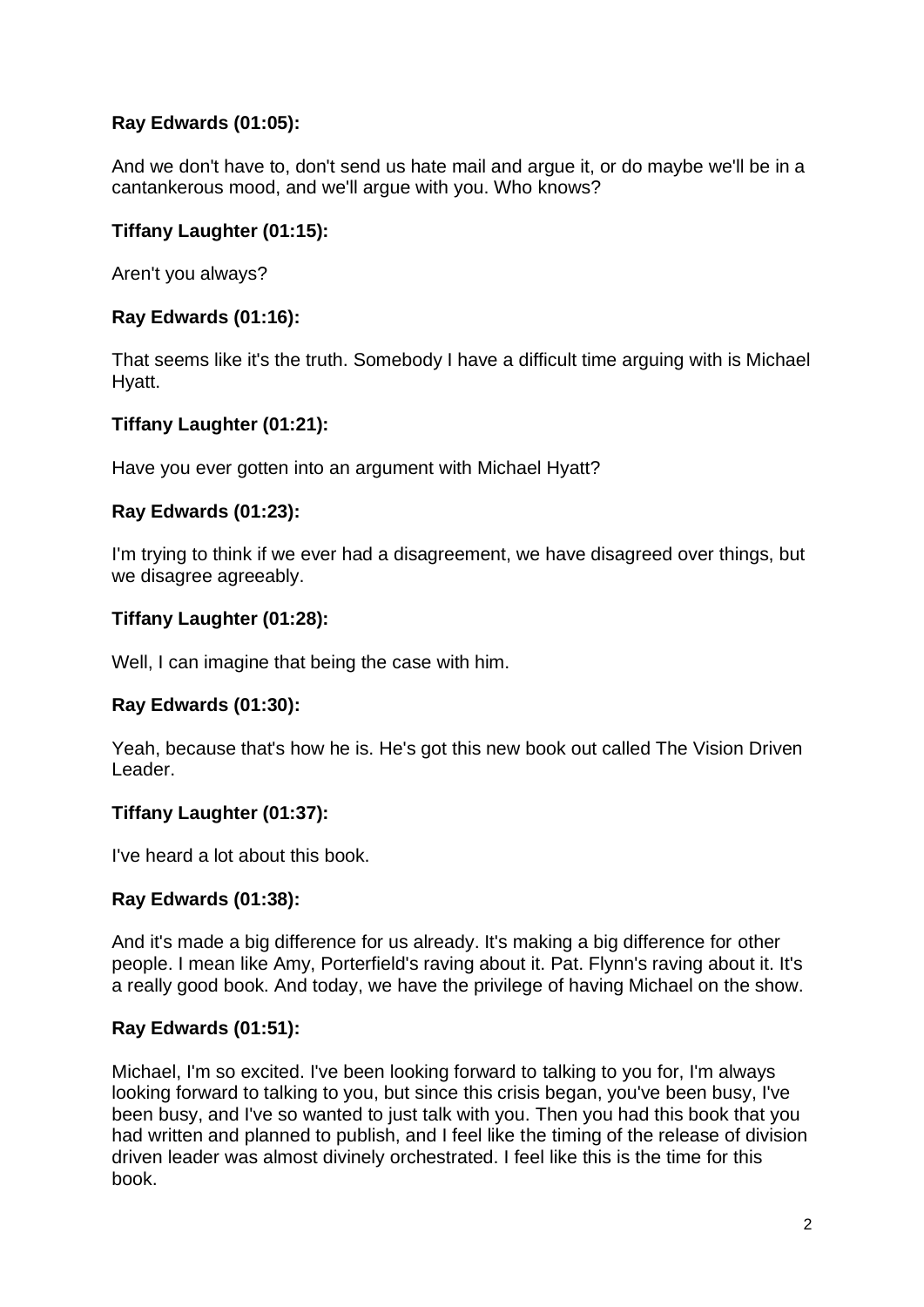## **Michael Hyatt (02:20):**

Well, first of all, I'm thrilled to be talking with you because I've missed our conversations. And I'm always enriched when I come away from a conversation with you, Ray. But thank you for your kind words on The Vision Driven Leader, because that's not how I felt initially. So, as you can imagine, when we went into lockdown on whatever, whatever it was, March the 15th or whatever, I thought, "My book's coming out in two weeks. This could not be worse timing." In fact, I called my publisher, and I said, "Is there any way to delay this?" And they said, "No. We're sorry because if we delay it, all the Amazon orders will cancel, and most of your books are sold through Amazon. So, we'll have to completely redo it, but the toothpaste is out of the tube. So, you got to go forward with it." So, then I started asking myself this question. I said, "Why is this the best time to be publishing this book?" And I've really counseled the people that I coached, ask themselves the question, why is their service or their product more important now than it was before this crisis? It's a great question for any business owner to ask. And so, as I got to thinking about it, I thought, "Hey, nothing is more important than vision when you're in the middle of a pandemic." So, I think it's very relevant.

# **Ray Edwards (03:27):**

That is so very true. And I want to share just quickly what happened with our company because of this book, and it was sparked by the pandemic. I knew that we were going to be doing this interview that was coming up, and I had all these other things that were happening around me, as you know, and especially in the very beginning, it was chaotic. Nobody seemed to know what to do or where to go next. And I decided to hunker down one day and read the book, and then that inspired me to write for the first time ever to write a vision script or a true vision for our company. And it felt good to me. I felt really great about it. And then I shared it with my team, and this is what I want to share. That I feel is so important for people to hear. It literally changed the qualitative feel of what the team was doing. And suddenly, I had people who had been getting diverted off under rabbit trails and had led me off on rabbit trails with them because they would come in with ten great new ideas they had. And you know, me, I'm like "New ideas? I love squirrels! Let's go chase them!" And because of this vision statement, this vision script, one of my key employees came to me just a few days ago and said, "I have been so caught up by your vision for the company that I created a plan for what I want to see us do going forward. And I wonder if you could sit down and go over it with me." And I was floored by the clarity that not only had he received, but the clarity he brought back to me as a result of the vision statement. It was overwhelming.

## **Michael Hyatt (05:01):**

Wow.

## **Ray Edwards (05:02):**

That, to me, people ask me, "Do you really recommend this book?" Yes. And that's why,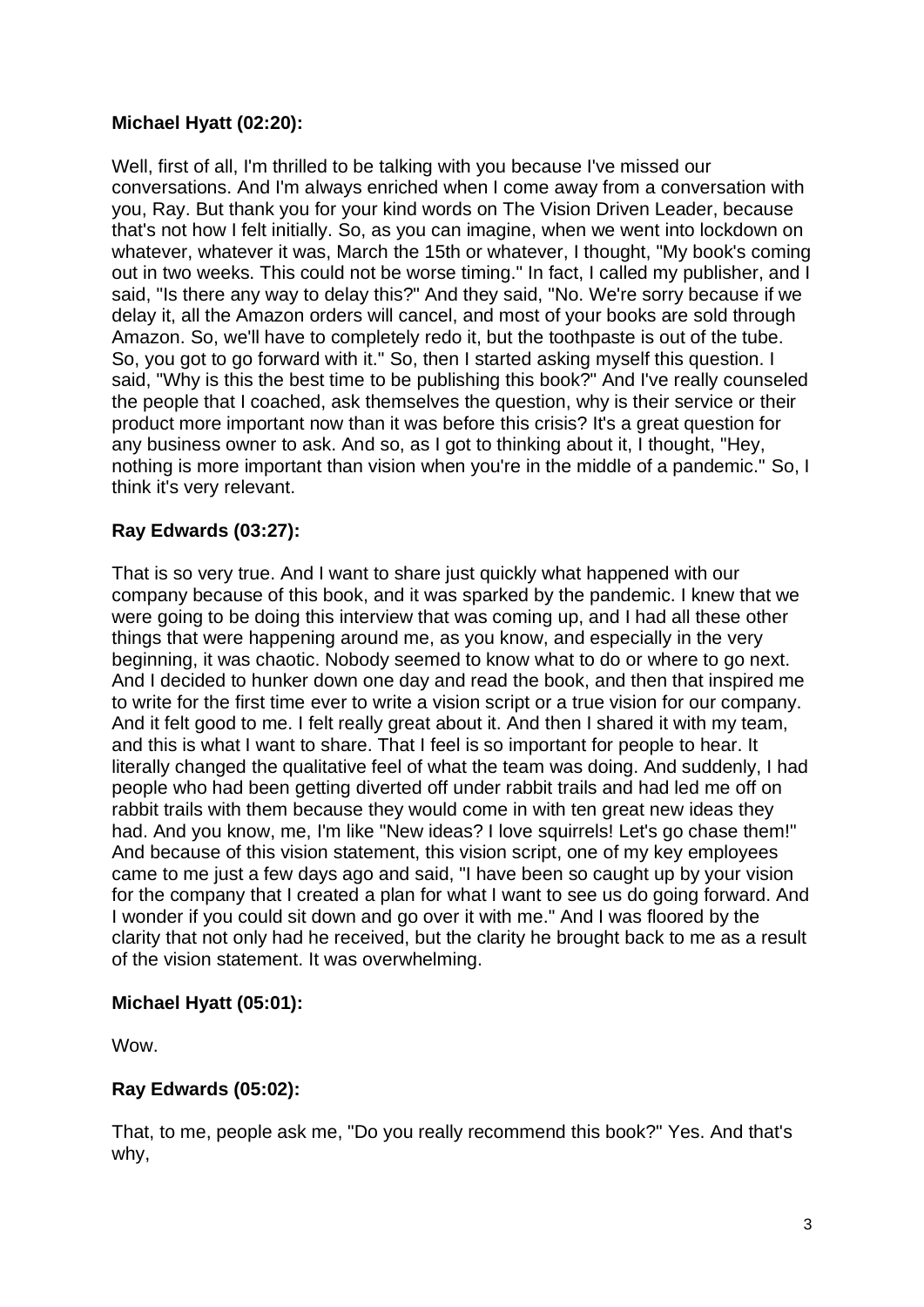## **Michael Hyatt (05:08):**

Well, thank you for sharing that. You know, and I think it illustrates a problem that people in business have because most people don't have a written vision, whether it's a vision script or a vision statement or whatever they want to call it, most people don't. But here's the problem. The more successful you become in business, the more opportunities you attract. The problem is distractions show up on your doorstep, masquerading as opportunities, and it causes you to diffuse your focus, fracture your focus, diffuse your resources, and actually tell a story in the book. As you may recall, where I started a publishing company in the eighties, and we had some initial success right out of the gate. We published a book by Orel Hershiser, who is the famous pitcher from the Dodgers, and that book was seven weeks on the New York Times bestseller list. Well, as a result of that success, we were inundated with opportunities, but we didn't have a vision. So we started doing everything imaginable as a book publishing company, we did children's books, gift books, reference books, we did a big Bible project, and we ended up failing five years after we started not because we had a lack of opportunity, but because we didn't have a clear vision. We didn't know when to say no. And so, we just got ourselves spread too thin and essentially went bankrupt because we were deluged with opportunity, but with no vision.

## **Ray Edwards (06:20):**

So, you didn't know about the pandemic, obviously when you wrote the book. What originally caused you, why did you write the book, to begin with?

### **Michael Hyatt (06:28):**

You know, I think because I've encountered so many business owners that don't have clarity about where they're going, and kind of like you admitted a moment ago, you know, they're very susceptible to shiny object syndrome or the squirrel syndrome. And so, they find themselves overwhelmed too many opportunities, overworked. It seems like the work never goes away. And I realized that having clarity around a vision is something that's enabled me to have not only success in business, and by the way, it's not always been this way, but success in business, but also to have a life. Because it's amazing when you have clarity around your vision, what you're able to say no to because it does ask act as a filter, just like you were talking about with your own story. So, when opportunities show up, I can say, "Nope, that doesn't fit with the vision. Nope. That doesn't fit with the vision. Oh, that one could fit. Awesome." So now, all of a sudden, I don't have to do everything. I only have to do the things that are going to lead me toward creating a vision, and I think that so many entrepreneurs, so many business owners, just leaders at every level, they feel the burden that they need to have a vision. And everybody tells them, "You need to be vision-driven. You need to have a vision." The problem is that nobody's ever been given any training with that, right? There's no education. I couldn't find a single college or university that had a course on it. Only a couple of books on it. So, people feel this burden, and they just assume that you know, I've got to be charismatic. I've got to be a Steve Jobs, or I've got to be an Elon Musk. You know, I've got to be somebody that has this almost supernatural ability if I'm going to be visionary. And what I wanted to say is, "No. All you need is a recipe. You just need a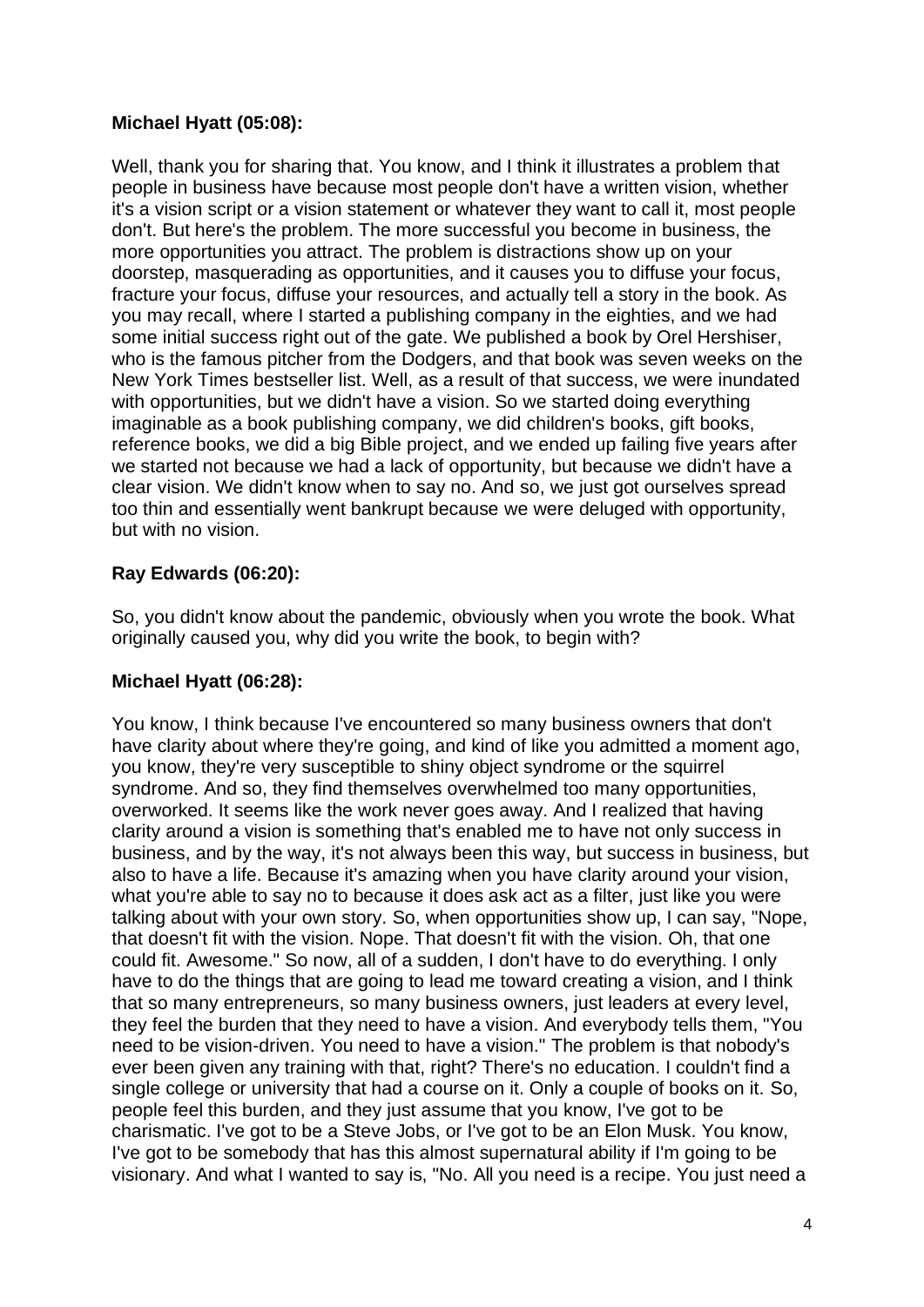process for how to do it. And if you can follow instructions, you know. This is kind of my YouTube version of here's how you create a vision script."

# **Ray Edwards (08:21):**

I think it's important. I have different people who listen to this show. I have established business owners who are super successful, I have those who are struggling, and then I have those who want to start a business. And of course, now they're probably backing up and reanalyzing that desire and asking, "Is now the time to start a business?" I would say, "Yes. For sure." But before we get into how those people go about scripting their vision, there is a difference, yes. Between your mission statement and your vision script.

# **Michael Hyatt (08:51):**

Yes, absolutely. And I think that people get very confused about these terms and they use them often interchangeably. But here's how I think about it. First of all, both of them are important, right? But the mission provides day-to-day clarity by identifying the identity and scope of the business. So, the difference is, a vision answers the question where. Where, as an organization, are we going, and what are we going to be doing when we get there? Mission answers the question, why? But here's just a couple of distinctions I make in the book. So, a mission defines what a business is. A vision describes where it's going. Mission is here. Vision is out there. Mission is brief. Vision is much more robust. And that's why I say in the book, you know, what we don't need is a vision statement. And I really recoil when people use that language. Although I fall prey to it myself from time to time, but we're not talking about some little, brief, clever, slogan that we could slap on a coffee mug or put on a tee-shirt. That's not vision. It's got to be more robust than that because you're talking about building the future. So, you've got to have a clear, robust description of that future if you have a hope of, of actually building it,

## **Ray Edwards (10:08):**

I may put you on the spot. What's what would be the mission statement for your company as an example?

## **Michael Hyatt (10:14):**

Yeah. So, and I actually have this formula in the book, but let me just give you the formula, and I'll illustrate it. So, who are we? Who do we serve? What problem do we solve? And then what transformation do we deliver? So those four questions, if you answer those four questions, you have a mission statement. So, Michael Hyatt and Company is a leadership development company, that's who we are. Who do we serve? We serve overwhelmed but successful high achievers. That's a very nichey thing, but that's the people that we serve, overwhelmed, but successful high achievers. What do we help them get? What's our unique solution? We help them get the focus they need, and here's the transformation to win at work and to succeed in life. That's our mission.

# **Ray Edwards (10:59):**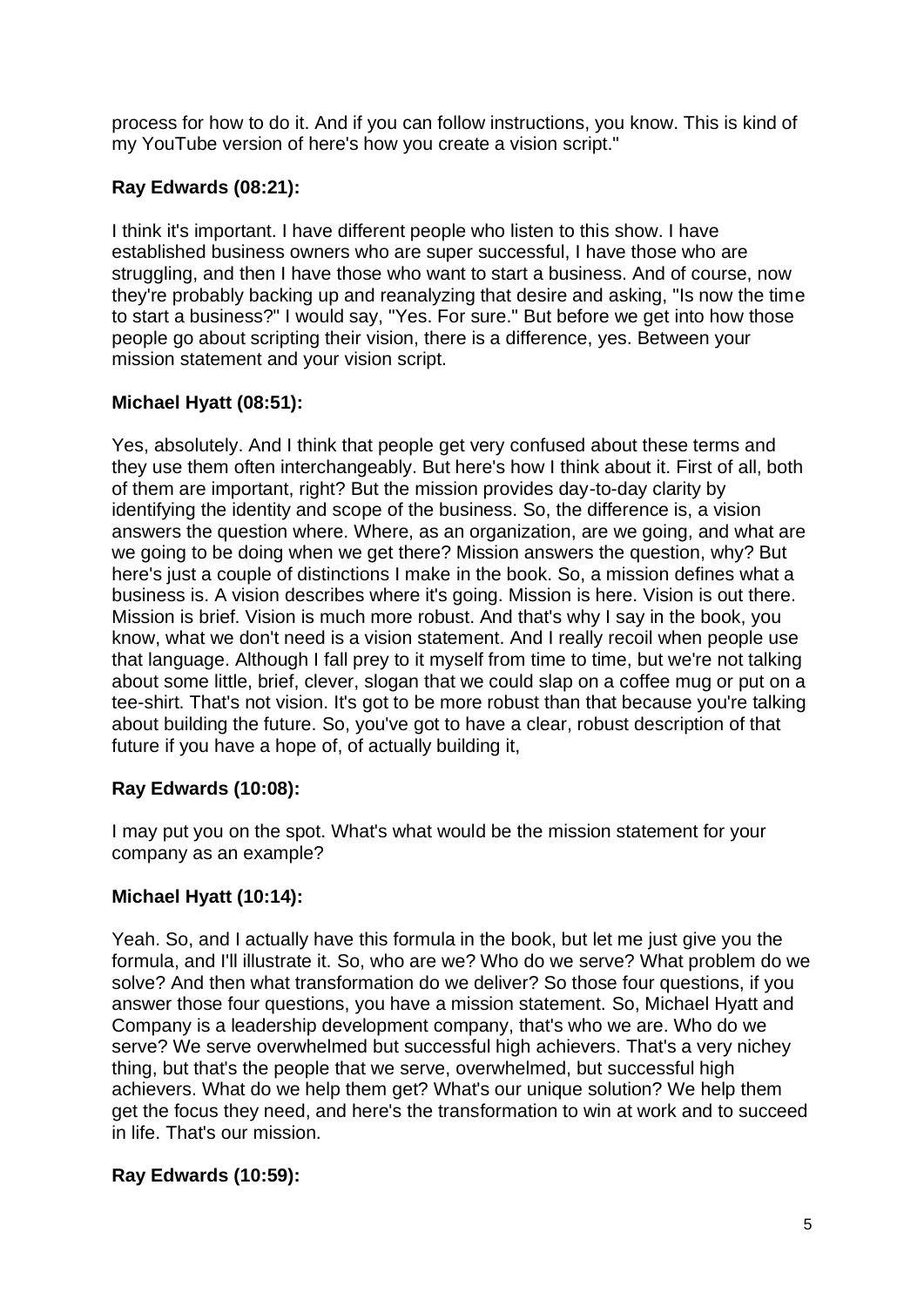And beautifully written.

## **Michael Hyatt (11:01):**

Thank you. And it just follows a formula, and anybody can follow that same formula and come up with an equally beautiful mission for their unique calling.

## **Ray Edwards (11:10):**

Writing your vision script, and I repent because I know earlier, I think I used the term vision statements. You didn't even visibly cringe. So, thank you for that. That was very graceful of you, but it's, as we're listening to this, and we're thinking, "Okay, I need a vision script. It needs to be robust. What is it? And how do I get one? I don't even know what it is, Michael. Where do I start?"

### **Michael Hyatt (11:31):**

Yeah, let me describe it this way. Right? First of all, it's a written document three to five pages in length, and this is a vision script of a written document, three to five pages in length. Now I, like you, believe in writing things down. There's something that happens in terms of clarity about forcing yourself to write it down. As I've often said, "Thoughts disentangle themselves, passing over the lips and through pencil tips." And it's especially true when it comes to vision. Vision basically is an expression of something that's clear, inspiring, practical, a clear, inspiring practical, and attractive picture of your organization's future. It's superior to the present. It articulates an imagined future three to five years from now. It's something that motivates you. It describes reality as you see it then. And here's the kicker it's written in the present tense as though it's already happened.

And this is just a little mind hack. You know, our, our brain can't really tell the difference between something vividly imagined and something actually experienced. So, the first step in creating anything is to imagine it and to imagine ourselves in that situation as though it were real. And so that's why in the book, I have a process for getting yourself away for a half a day to a day and actually stepping into that future. And then describing what you see and writing it down, really as a series of bullets, but arranged under four sections. So, this is the vision script architecture if you will. So first of all, we talk about the team is critically important because the team is the primary means by which you're going to bring this vision into reality. So, the kind of culture you're creating, the kind of people you're attracting, the kind of people you retain, all that is sort of the team section of the vision script. Then there's your product. You know, what is it that you produce? It might be a service. It might be a tangible product. It may be a digital product, but what is the product? What does that look like three to five years from now? Then marketing. How do you connect with prospects? How do you move them through a sales funnel and eventually make them your customers or clients? And then the fourth section is impact, and it's going to look different for every organization, but how do you measure objectively? Whether or not you're successful, maybe it's in terms of revenue, maybe it's in terms of profit, podcast downloads, number of clients, email list size. It could be any number of those or all of those, but what's the impact. Does that make sense?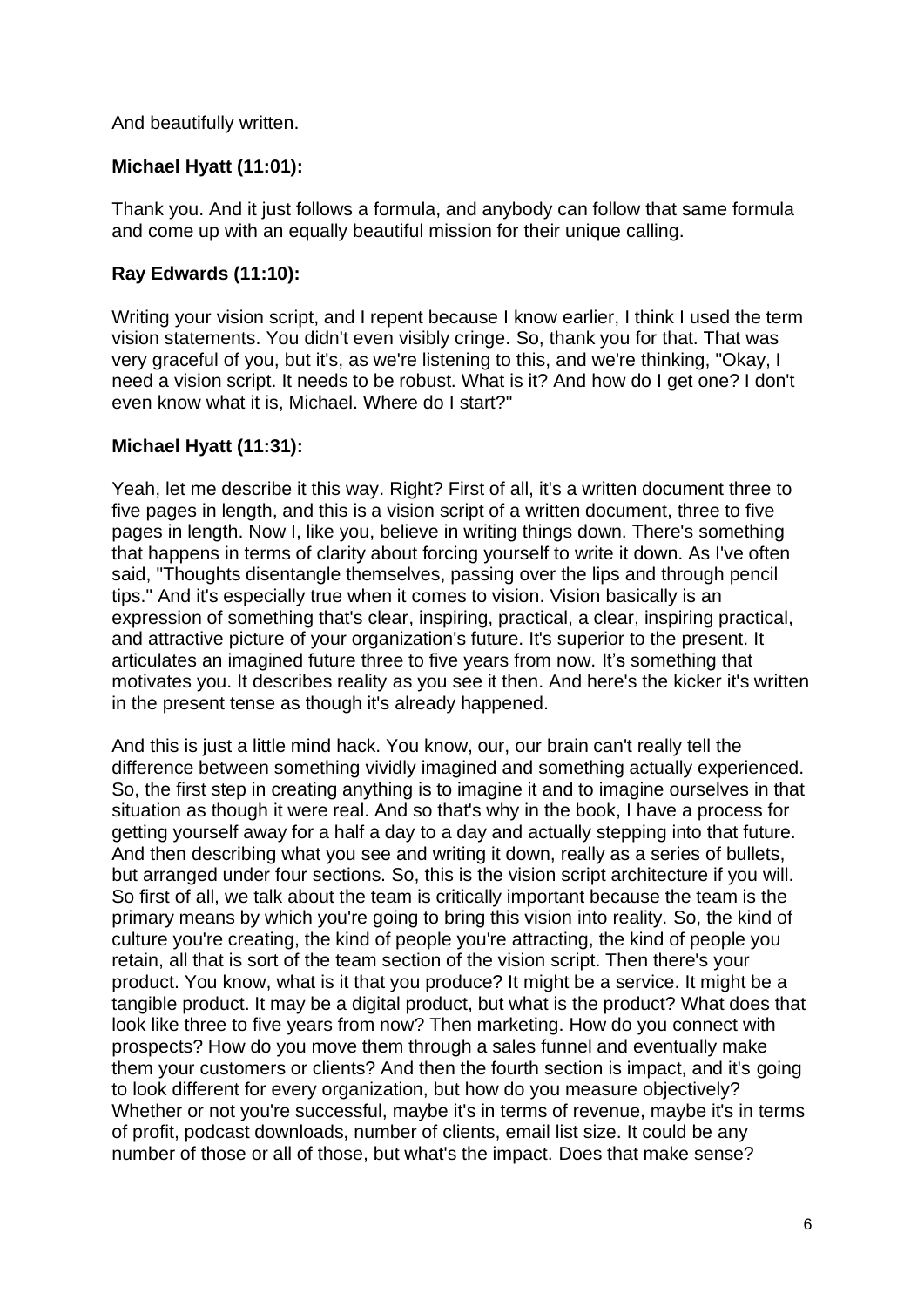### **Ray Edwards (14:04):**

It makes total sense. Now, so I'm a leader of a business, I've decided I'm going to go through this process. I get your book, which I, of course, recommend you do that. That's your guide on this journey of writing your vision script. Do I need to take like a whole team? Do we need to have a getaway because that's hard to do right now? Is this something that a leader does on their own? How does that work?

### **Michael Hyatt (14:28):**

Here's how I recommend that you do this. Coming up with the vision is really the leader's responsibility. Now think about it for a moment, a leader, just that title, presupposes that you have followers. There are people that are going to follow you somewhere, but if you don't know where the destination is, where the heck are you leading them? Right? So being a leader presupposes that there's a destination. Like, Craig Rochelle says this, "Everybody ends up somewhere, and some end up somewhere on purpose." So, your job as a leader is to figure out what the destination is. So, you're not just drifting into the future, but you can actually turn around and say to the people that are following you, "Hey, follow me. This is the destination." So, it's got to begin with you. It can't be outsourced. It can't be delegated. It's got to start with you.

The good news is you don't have to get it a hundred percent right. So what I recommend is go off, take a half a day to a full day where, you know, you turn off your device notifications, you don't get on the computer, you just write your thoughts, and you try to vividly imagine this future that you want to create. And by the way, every time after you do this, every time you tweak this, it's going to be much easier. The first draft is always the most challenging, but you're going to answer a series of questions which I have in the book, sort of these vision prompts, that'll help you think deeply about this topic. Then once you write that down, you're going to look at it, and you're going to say, but it's not perfect. Perfect. You don't want it perfect for the reason I'm about to share. You want it about 70% of it there because what you need is collective buy-in from your team. You're not Moses coming down from the mountain with the ten commandments. You know, you're just a guy or a gal that's been thinking about the future and put some thoughts on paper. That's how you want to approach it with your team. You want to say, "Hey, I've been thinking about the future. I've got some thoughts about it. And I think it would be important for us to have a conversation as a team." And by the way, this is your leadership team. Don't do this with the entire team. This is whatever your inner circle is. If you don't have a team yet, it could be a mastermind. It could be a partner, a mentor, somebody you trust. But basically say, I need your input to get this right. I think it's only maybe about 60 or 70% there, but I need your input to get it right.

And so, then you're going to solicit their input, and you're going to tweak it. This begins the process of transferring ownership from you to them. You want them to leave that meeting, thinking, "This is our vision." Then you're going to cascade that vision down to the next level of leadership. So, in bigger organizations, it's going to look different. So, in my organization, I have an executive team, then I have a leadership team that's below that. And so, then I would share with the leadership team, then you want to roll it out to the entire team. So, it's very wet cement when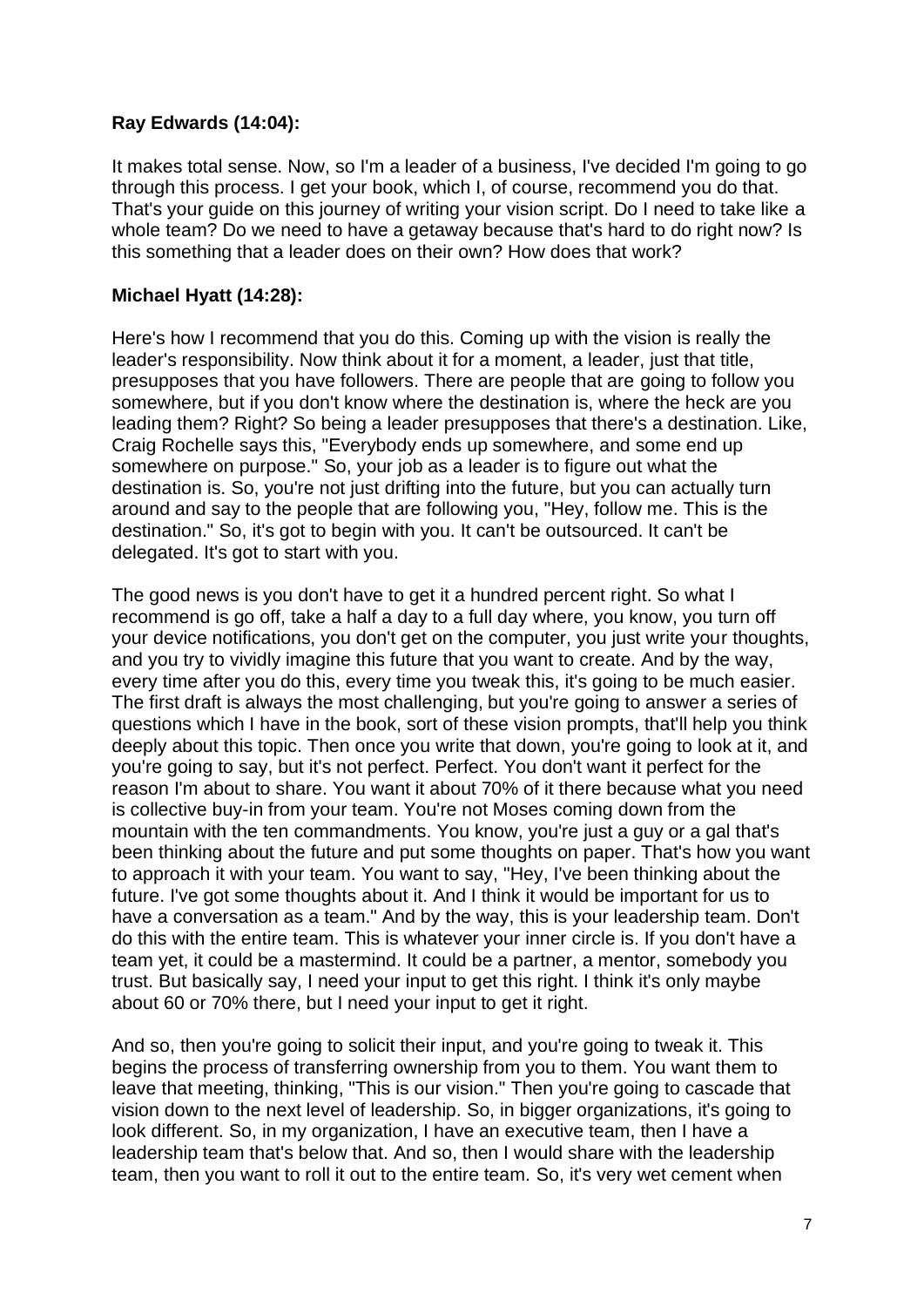you start, and it gets firmed up as you go through this cascading communication. But what you don't want to do is you don't want to unroll this or unfurl this with the entire team and any of your leaders to be surprised or hearing it for the first time.

# **Ray Edwards (17:23):**

That's dis-alignment. And when you have dis-alignment bad things happen. But once you have that vision and you work it through the process, now the whole organization has a vision. Now you can create, and this is the beauty of it. Now you can create true alignment. Alignment happens when everybody's rowing in the same direction toward the same outcome. And that's the value of a vision. Vision creates alignment. Alignment drives execution. So too many leaders, one execution before they've got alignment or before they've got a vision, and what that creates is a lot of overwhelm, a lot of sideways energy, and it just doesn't work.

# **Ray Edwards (18:01):**

That's exactly what I was describing when I was telling you our experience at the beginning of our chat was, the vision script provided so much clarity for my team that things are happening now that are in alignment that I just realized six months ago, three months ago would have been out of alignment would have been causing a lot of chaos and drag on the organization. I know it would have because that's what it was doing before, we did this, went through this process. And this is not a set-instone document even after you do that rollout, we were just talking about, right?

# **Michael Hyatt (18:38):**

It's not. You're going to tweak this from year to year. So, at the beginning of our strategic planning process at Michael Hyatt and Company, every year, we always begin with the vision. By the way, this is not the only time we visit it during the year. We should talk about that in a minute. But we do revisit it when we're doing our strategic planning. Because again, we want to take out the map, and we say, "Oh yeah, where is it? We're going, oh yeah, we're going here." So, based on that, we come up with our strategy. Now it's important to differentiate between vision and strategy because, again, vision answers the question of where and what. Where do we want to be? What are we going to be doing when we get there? But the strategy question is how, how are we going to get from where we are to that destination we selected in the vision? And people often get these confused.

And in fact, when you're having the vision conversation, you have to suspend the conversation about how, because it will automatically limit you. So, if somebody comes up with some crazy idea and they say, "I see this as part of the vision. And if somebody that's a little bit cynical says, "Yeah, but how are we going to do that? How are we going to come up with the money?" We don't have the context. They're getting the how question on the table too early. It's an important one to answer, but it's a question about strategy. Vision doesn't change that much from year to year. And in fact, even in the midst of a pandemic, most people's vision three to five years from now will not change. It might, they might have more clarity, but in its essence, it's not going to change.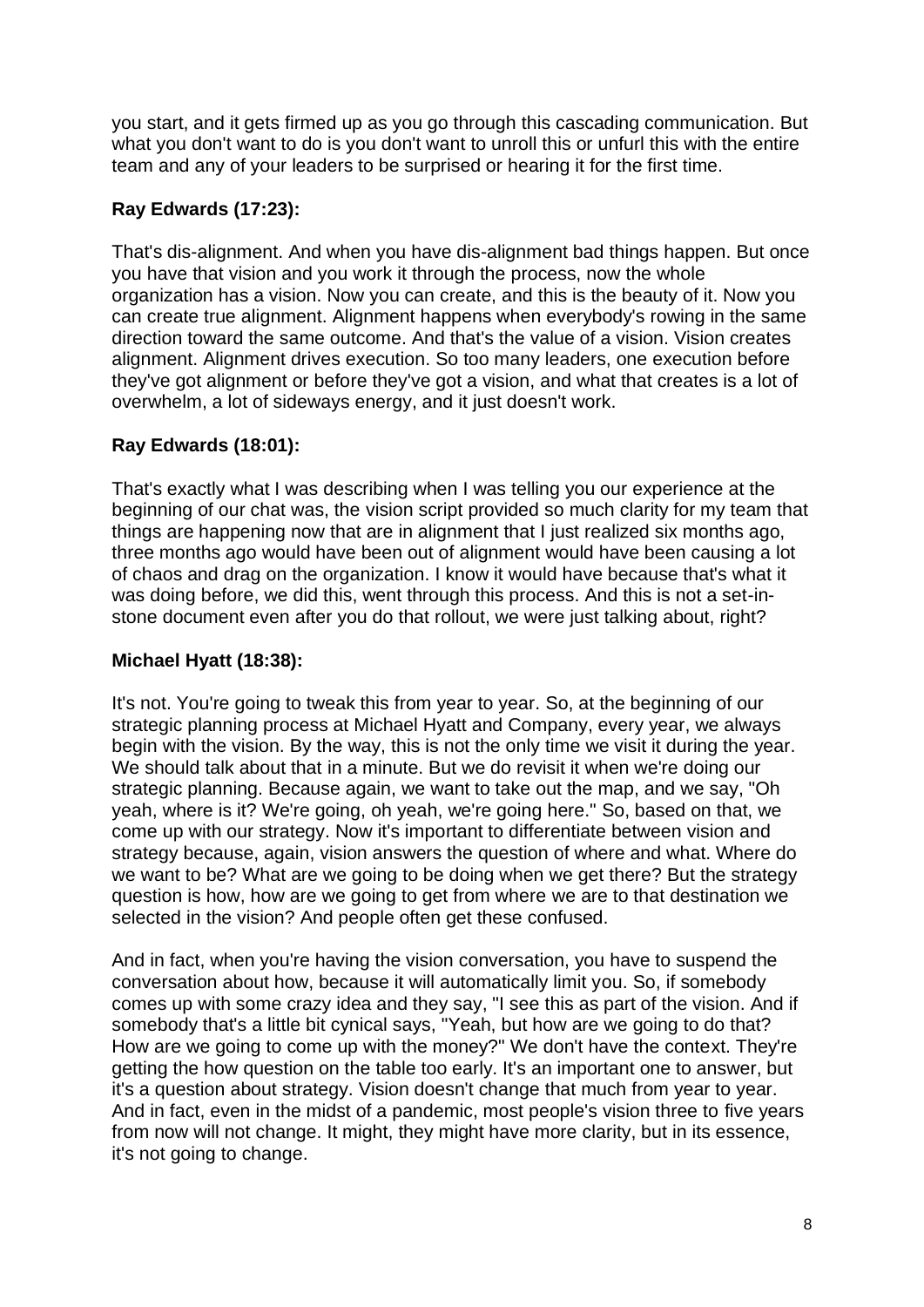The strategy, however, needs to change as often as the current strategy is not working. Right? So, I give this example that, every fall, my family goes for a vacation, a beach vacation in the Destin Florida area, which is in the panhandle. So, everybody's clear about the destination. We've been there many times. We have the same houses that we rent. We love that area of the country. But the strategy generally is that we drive South on [inaudible] through Birmingham and then take a bunch of country roads to get to Destin. Sometimes we encounter a big wreck or road construction or weather that forces a detour. So, we have to change our strategy, but we don't change the destination. I mean, we're committed. We're going at that, on that destination. We put the money down on the places, and it would take some pretty big crisis for us not to go, but the strategy will change depending on conditions on the ground. So, it has, COVID, for example, changed conditions on the ground. Absolutely. Every business I know has had to pivot. We've had to pivot. We've had to change our strategy, but the vision still pretty much constant.

## **Ray Edwards (21:23):**

I'd like to underline that for just one quick second because it's important. I've seen some businesses pivot, and they've really changed their whole vision and the direction of their company in kind of a reactive mode to what's happening instead of just realizing what we're still headed for the same destination, we just have to figure out a different route to get there. Can you speak to that a little bit?

# **Michael Hyatt (21:46):**

Yeah, well, yeah. I mean, you've put it well, that's exactly right. You know, there's no sense to abandon the vision. And in fact, I would argue that there's nothing that your people need to hear more desperately right now than the vision. And there's an inverse relationship between our excitement as leaders in communicating it and the need of the moment. So, in other words, when people most need it, we're tempted if we're not careful to go quiet, you know? Just think, "Well, that sounds crazy. It sounds impossible. I mean, it sounds so Pollyanna, I guess I'm just going to shut up about it until we get to better times." No. What your people need, they need two things. I learned this from Jim Collins' book Good to great, and he talks in that book about something called the Stockdale paradox. And this came from an interview that he did with Admiral James Stockdale, who was captain James Stockdale in 1967. He was flying a Navy plane over North Vietnam. When he got shot down, he spent the next seven years in a North Vietnamese prison camp. He was in solitary confinement for years, by the way, without Netflix. He was two years in leg irons, where he was completely immobile. He was tortured 15 times. So, then he got out. So, when he finally got out, years later, Jim Collins interviewed him, and he said, first of all, I'm just, it's amazing to me that you survived that. But what about the guys that didn't get out? Tell me about them. I mean, not just the guys who were outright killed, but the guys that just didn't make it. And he said, well, that's easy. He said they died of a broken heart. He said they were too optimistic. He said, when he said, they would think, okay, Thanksgiving's coming. We're going to get out by Thanksgiving, and then Thanksgiving will come and go. They didn't get out. And then we'll get out by Christmas and Christmas would come and go and they didn't get out. And then it would be by Easter. He said they died of a broken heart. So that kind of puzzled the reporter who scratched his chin and then said, well, then who are the people that did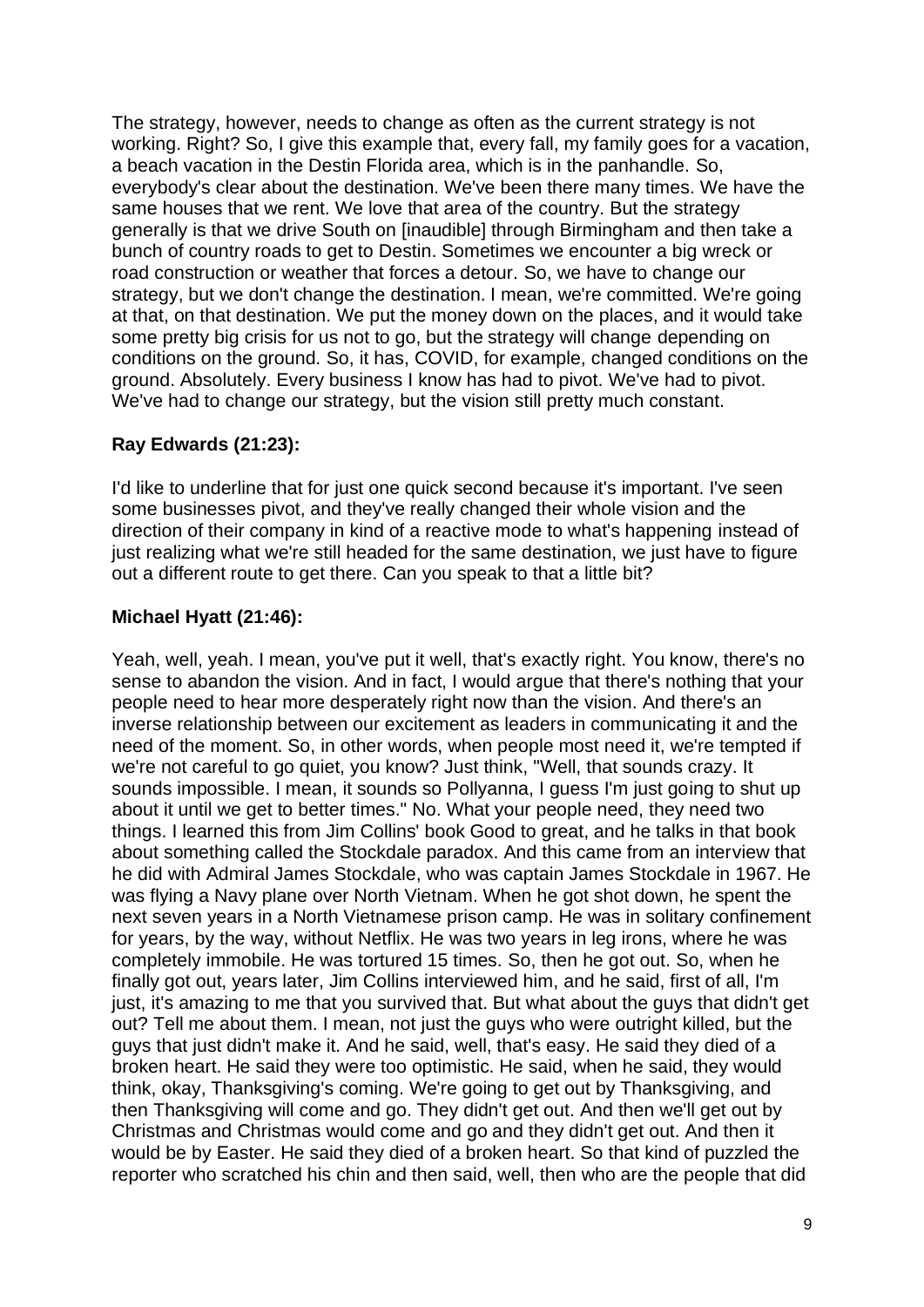get out? And he said, well, they were the people, and this became known as the Stockdale paradox, that held on simultaneously to two truths. First of all, they were willing to confront the most brutal facts of their current reality that's realism. So, we had to be honest about the economic challenges that we're facing right now about whatever damage this virus has pandemic has done to our business, to our communities, and so forth. But he said the second part of this paradox is that you have to have unwavering faith that you will ultimately prevail. That's the vision that you will get out. You've got to see yourself there. And so, as leaders, we have to hang on to both of those truths.

# **Ray Edwards (24:29):**

That is so profound. It reminds me a little of similar thoughts that we read from Victor Frankel. If you read Man's Search for Meaning, there's a similar vein in what he's talking about. And then I just think back, I don't want to get too biblical on people, but think back to the story of the nation of Israel as they were being led out of slavery, they, I'm sure had an idea that, Oh, we're going to be led out of slavery. We're going to be immediately in the promised land. We're going to have all the things that we see in our vision, but they had several course corrections along the way, still headed for the same place. And they needed a leader who could communicate that vision to them. So even as far back as that, we can see the importance of vision. In fact, I think it's in that same book that somebody wrote, "Without a vision, the people perish."

## **Michael Hyatt (25:22):**

That's right. And the corollary to that is with vision, people flourish. So, in the midst of a crisis like this, when people are stretched thin when they're under stress when you know, they feel like everything's collapsing around them, that's when they need vision. And Andy Stanley says it this way. He says vision leaks. And so, I've always visualized the people on my team as they're all carrying these vision buckets that are largely empty. They have a hole in them, and if I'm not constantly pouring the vision back into those buckets, then they're going to perish. So true story back in the midst of the great recession. I had an executive coach, Eileen, who talked to me at the beginning of the recession. She said, "Look, I'm just going to tell you something based on my experience." And she was somebody that coached fortune 500 CEOs. She was about ten years older than I. So, she'd been through a lot, a lot of crises. She said, "I'm going to tell you something, that's going to be counterintuitive, but you need to be doing this during this economic downturn." Of course, we weren't even using the language of the great recession. Initially. She said, "You need to be constantly harping on the vision. Everywhere you go, you need to be reminding people of the vision." We had a vision script there. And so about six months into the great recession. I had a meeting with her. I said, "Eileen." I said, "I am so sick and tired of talking about the vision. I did what you asked me to do, but I'm over it. I'm about to gag. If I have to keep talking about the vision. I just don't think I could do it." She said, "Good. You're half done. Now, go out there and keep doing it some more." And she was exactly right.

So, one of the things we've done at Michael Hyatt and Company is, and I recommend this in the book, but normally once a year, we read through the entire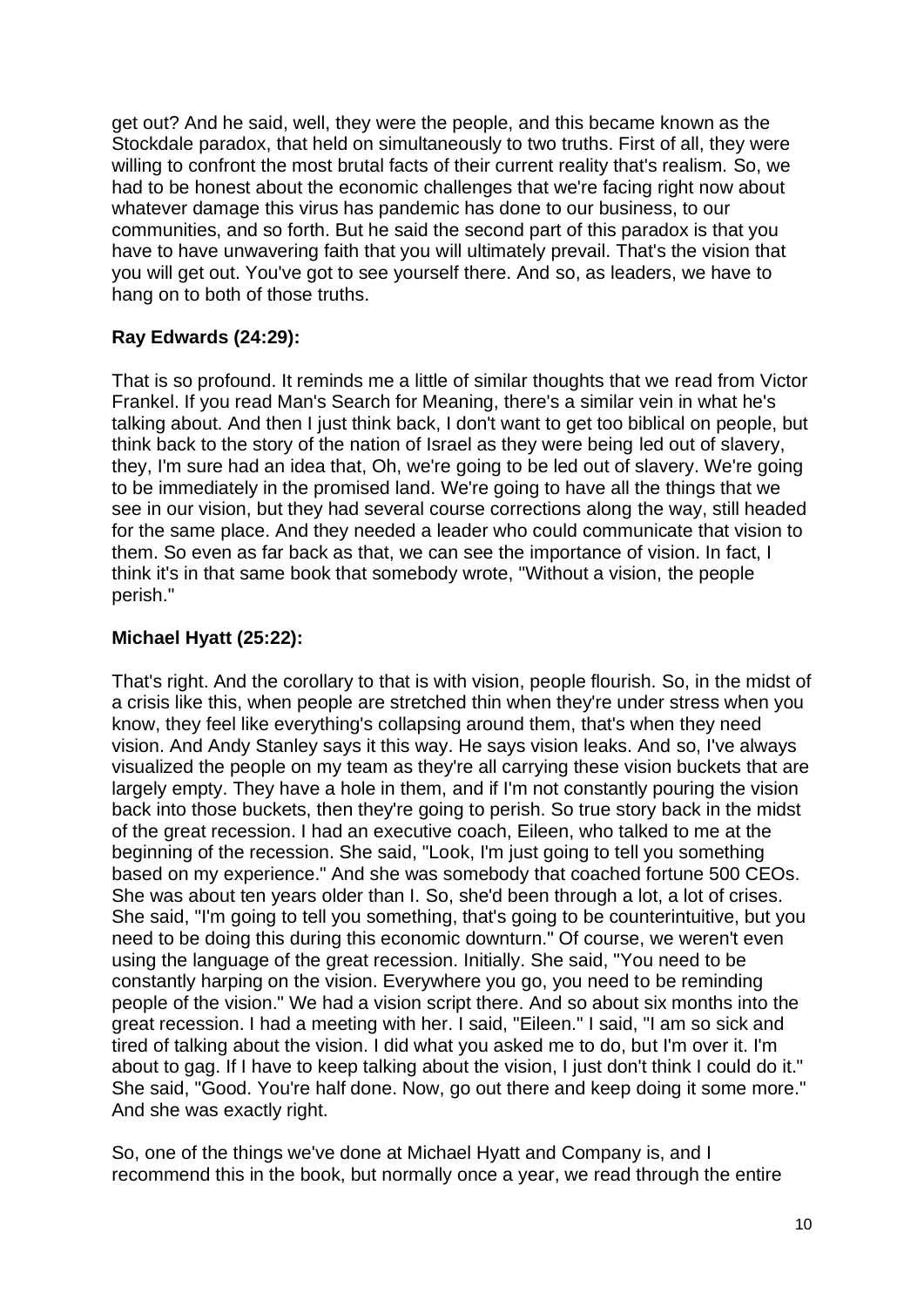vision script to our team. We did it at our all-team meeting in January. Then once a quarter, we have a team training, where we kind of shut down the business for a full day. We have everybody get together, and we do some kind of team training and planning for the next quarter. And so, we always read a part of the vision script in that meeting. Well, the other day, this was two weeks ago. I read the vision script in its entirety, again in a zoom town hall with all of our employees. And I had so many people come up to me afterward and said, "Wow, that felt so great to hear." And here's why Ray, because in a world where everything feels like, you know, we're standing on sand, everything seems to be shifting. People need a constant. They need a North star. They need to know that we, as leaders, have not lost our way there. We're not just in a reactive mode, but that we're still. Yeah, we have to take a detour. These are rough seas. We have to do different things that we've never done before, but that star hasn't changed. We still have our eye on the prize, and we're still moving toward that. People need that reassurance. And it's enormously comforting for them to have that.

# **Ray Edwards (28:16):**

So important. And when I was in the radio business, which I was for a couple of decades, we had this phenomenon where about the time we as the radio, people were getting sick of a new song. We'd heard it so many times we just literally wanted to gag when we had to push the button and play the song. That was just about the time the audience was beginning to realize it existed. They were just waiting to hear it, and we had to discipline ourselves, not to be done with the music before the audience had begun to hear it.

## **Michael Hyatt (28:47):**

That's a great metaphor. You know, another metaphor that's similar to that, or reminds me of, you know, imagine if you were lucky enough to get tickets to an Eagles concert and you went to the Eagles concert, and the Eagle said, you know, "We're so tired of playing our hits. We're kind of over them. So, we're going to just play all new music." I mean, it would be a riot, right? Because people want to hear what's familiar. And if you've done it right with a vision script, that's going to be familiar. It's going to be a kind of reality to them. That's critical. You know, you mentioned the Israelites coming out of Egypt and going into the promised land. You know that pattern is replicated all through the Bible. You know, there's no resurrection without going through the cross and all the events of Holy Week, and I talk about it in the book. You know, the book is not a Christian book, but I do talk about it in the book, and everything I write is from a Christian perspective. But I do talk about it in the book that when you have clarity around a vision, there is going to be opposition. You're going to face challenges. You're going to face obstacles. And it's important that you're not surprised by that. Yeah. That's just part of the way that reality works. At least, you know, this side of heaven. So, don't be shocked when it happens.

# **Ray Edwards (30:01):**

What special recommendations? Let's say that I'm listening, and I buy into this idea. I'm like, "Okay, I've got to create a vision script. So, I'm going to get the book, and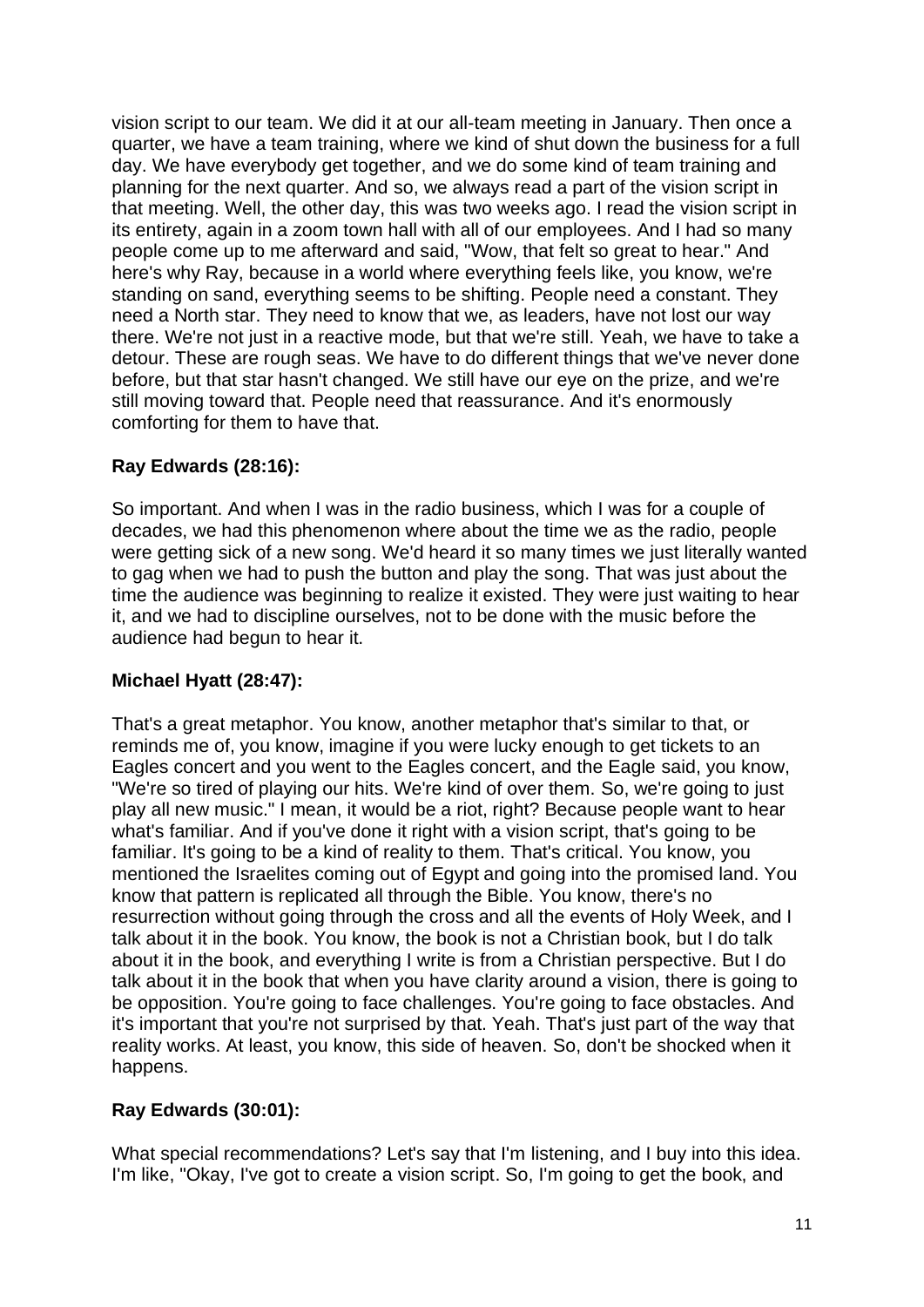I'm going to sit down and write my vision script. I'm going to get input from my executive team. We're going to roll it out to the team at large." What other special thoughts or instructions or tips would you have for leaders in this time that we're in right now that's important for them to keep in mind going forward?

## **Michael Hyatt (30:29):**

Yeah. What I would say is, first of all, like everything, that's important, you got to make time for it in your calendar. This is something that's critically important. I give numerous business examples in the book of companies that didn't have vision. Companies that were almost dead, that reinvigorated themselves with the vision. Companies that had passed their prime, their expiration date, but reinvigorated themselves because of vision. But like all important things, it's easy to fall prey to the tyranny of the urgent to be in such reactive mode that we don't clearly think about the end of where this is all going. So, the best remedy I have for that is to schedule the time. Honor, the commitment that you're making to yourself and to your future by literally blocking out the time people say, "Well, I don't have time right now. Don't you understand we're in the middle of a pandemic? It's all hands-on deck. We're doing everything we can just to survive." And the thing I want to say is, "You don't have time not to do this." You know, I can jump in my car without a clear destination in mind, because I think I just got to get there, but once I started asking the question, where's there, you know, that simplifies a lot of things. Because I could drive around frantically. I could burn up a lot of gas. I could put a lot of mileage on the vehicle, but if I don't know where I'm going, it's not going to be very efficient. It's not going to be very effective. So, getting clear on that destination, I really think it's the single most important thing you can do as a leader. And by the way, right, this doesn't just apply to business owners. If you're a leader at any level in an organization, if you preside over any domain, maybe it's a department of three people, or it's a division of 20 or 30, or it's a full-blown company. I don't care how big it is or how small it is, as a leader, that terms presuppose, you know, the destination.

So, when I first discovered this process, I was leading a division at a major corporation. The corporation didn't even have a vision. So, I was really going out on a limb by trying to lead from the middle, but it absolutely can be done. In fact, I think it was the reason why I was successful at the divisional level and why I eventually became the CEO of that corporation. Clarity accelerates your results.

# **Ray Edwards (32:45):**

Yes. You said it's not, you were talking about the different organizations and that you don't have to be the leader, you can be in a division or leading a small group of people, which made me stop and think this. I think I know the answer, but this process is also vital for nonprofit organizations as well as for-profit businesses. We haven't really talked about that.

## **Michael Hyatt (33:09):**

No, it is. It is totally applicable to them. I have a lot of nonprofit leaders, a lot of pastors in my coaching program in business accelerator, but we just created, I totally forgot about this, and I didn't even plan to talk about this. But we have a free guide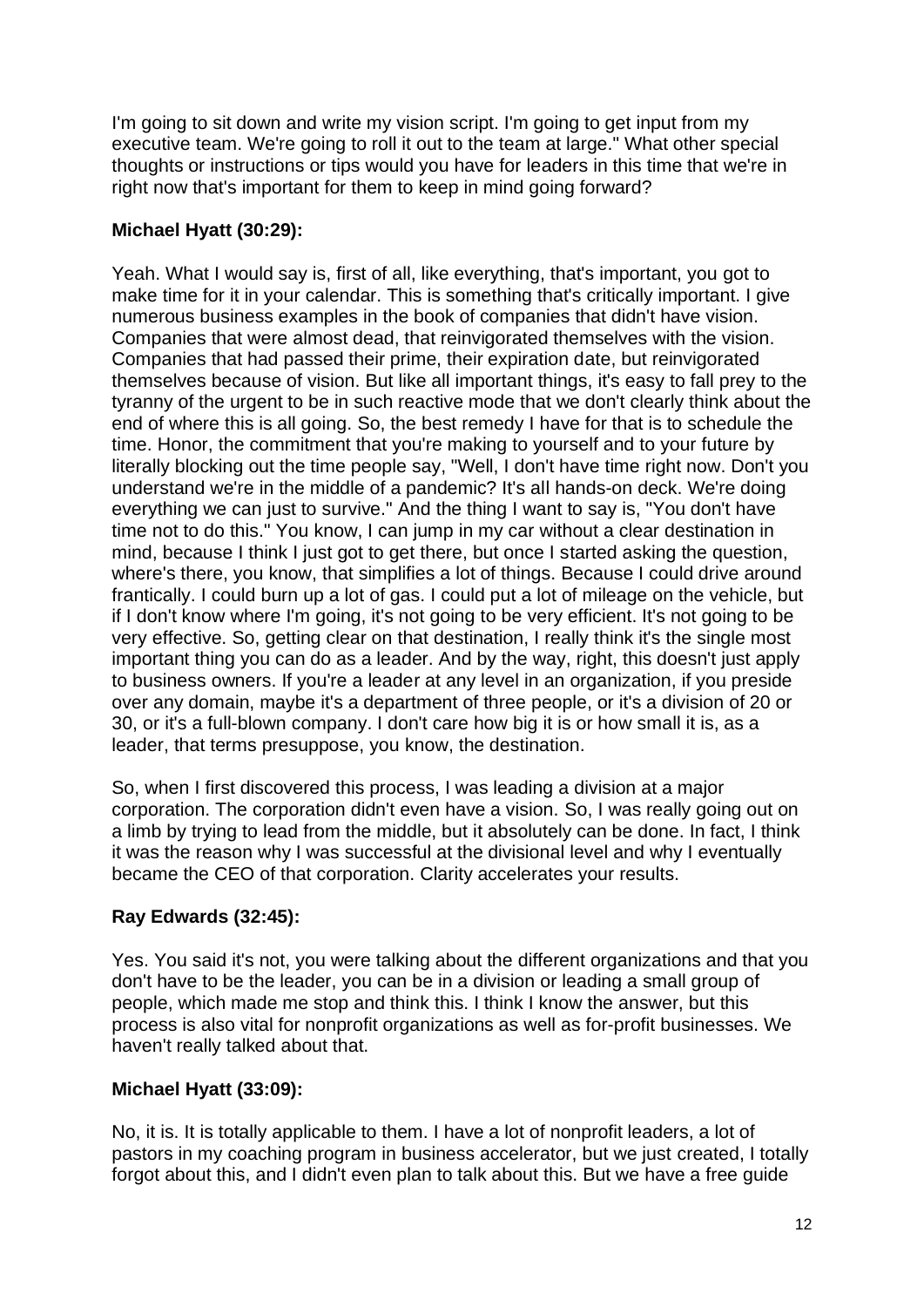for pastors, that's a companion product for the book. You didn't know about this, did you?

## **Ray Edwards (33:30):**

Nope.

# **Michael Hyatt (33:31):**

Because we just released it. So, you can go to visiondrivenleader.com/church. It's called the vision-driven church leader. And so, we had a guy, Art Rainer who is involved in the church world, his dad's Thom Rainer, who was CEO of LifeWay for years. Thom has a Ph.D. in business and marketing, but he's also very active. He's been an executive pastor in a church. So he was, I like to affectionately call it bilingual, you know, he can speak church, world language, and regular world language. And so, he took it. He was so, so excited about the book that he created, this pastor's guide. And so that's a free download for anybody that goes there. Visiondrivenleader.com/church.

# **Ray Edwards (34:15):**

That is fantastic. So, the book is called The Vision Driven Leader: 10 Questions to Focus Your Efforts, Energize Your Team, and Scale Your Business. I strongly recommend you get this book, and you go through this process. Where's the best place for people to go, to get this, Michael?

## **Michael Hyatt (34:35):**

The best place and to get \$200 worth of free bonuses is visiondrivenleader.com/ray like your host Ray Edwards. Slash Ray, visiondrivenleader.com/ray. \$200 worth of free bonuses there, including what I'm really excited about, which is the vision Scripter tool. It's a free tool that you get. All you have to do is buy the book at your favorite retailer, Amazon, Barnes & Noble, Books-A-Million, wherever. Bring the receipt back, turn it in to claim your bonuses. But one of those is the vision script or tool, and it literally takes you by the hand and walks you through the process of creating a vision script.

## **Ray Edwards (35:14):**

Love that. I love the vision scripter, by the way.

### **Michael Hyatt (35:17):**

Thank you.

## **Ray Edwards (35:17):**

Very helpful. All of those resources are very helpful. So, we'll put all the links in the show notes to this podcast, as well as links to MichaelHyatt.com and all of the resources that are available there. I mean, you and your company are so generous